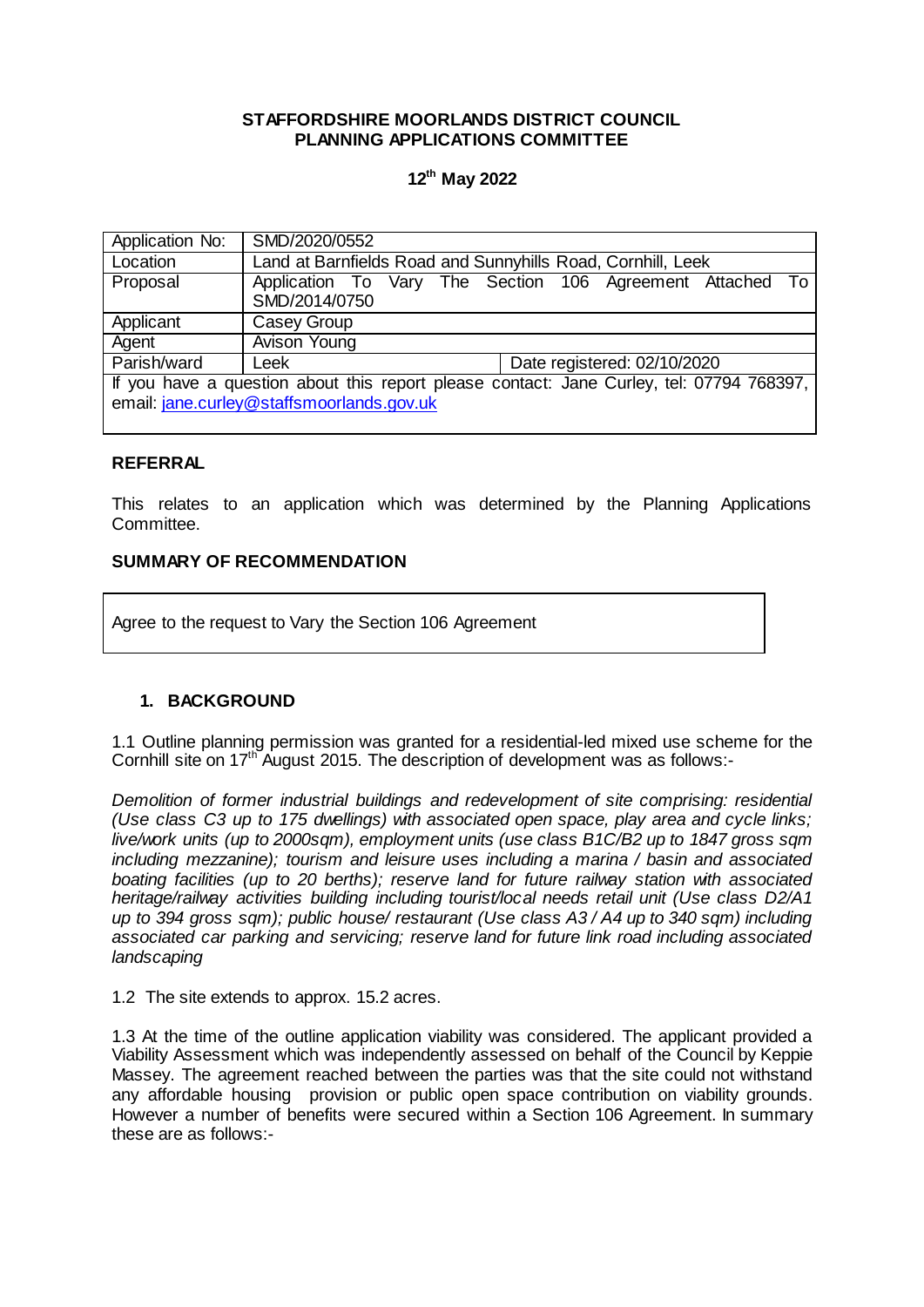- a) Construction of a Marina, connection to the Cauldon Canal and provision of a footbridge over the aqueduct before no more than 50% of the dwellings have been occupied
- b) Reservation the Railway Station Hub Land for a minimum period of 7 years following commencement of development and transfer to the Council for £1 upon written request.
- c) Reservation of the Link Road land for a minimum period of 7 years following commencement of development and transfer to the Council for £1 upon written request.
- d) On site provision and future maintenance/management of open space and children's play facilities
- e) Viability reassessment on no more than 50% of the total dwellings being occupied. Any surplus to be first applied as an education contribution (up to a maximum of £469 000) and thereafter as an affordable housing contribution (up to a maximum of £1 237 500)
- f) Payment of Travel Plan monitoring fee
- g) Education contribution of £200 000

1.4 Since the grant of outline permission reserved matters applications have followed:-

SMD/2019/0502 Reserved matter of Layout for the employment units. Approved

SMD/2021/0538 Reserved matters of Scale, Appearance and Landscaping for the employment units. Pending consideration

SMD/2021/0536 Reserved matters of Scale, Appearance and Landscaping for the housing, Marina, Live-work units and public house/restaurant. Pending consideration

# **2. RELEVANT POLICY**

Staffordshire Moorlands Local Plan (Adopted September 2020)

- **SS1 Development Principles**
- SS5 Leek Area Strategy
- **SD1 Sustainable Use of Resources**
- **SD3 Sustainability measures in development**
- SD4 Pollution and water quality
- SD5 Flood risk
- **SS10 Rural Area strategy**
- **SS11 Churnet Valley Strategy**
- **SS12 Planning obligations and CIL**
- **DC1 Design Considerations**
- DC2 Heritage
- **DC3** Landscape and visual impact
- **H1** New housing development
- **H3** Affordable housing
- E4 Tourism and cultural development
- **C1 Creating Sustainable Communities**
- C2 Sport, recreation and open space
- **C3** Green infrastructure
- **NE1 Biodiversity and Geological Resources**
- **NE2 Trees, woodland and hedges**
- **T1 Development and Sustainable Transport**
- T2 Other Sustainable Transport Measures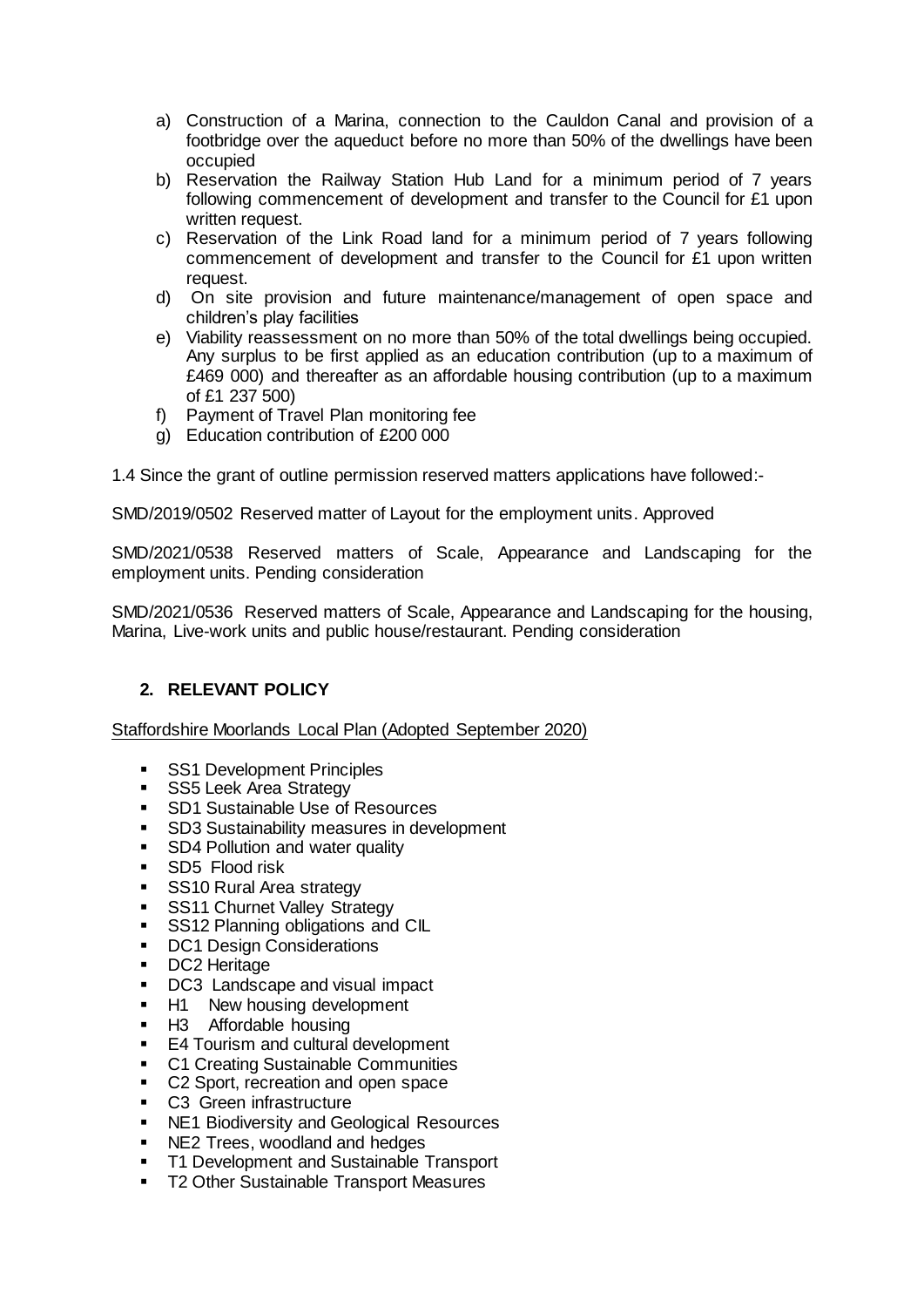Churnet Valley Masterplan Cornhill Opportunity site

## National Planning Policy Framework

# **3. CONSULTATION**

## **Head of Regeneration**

Cornhill is a strategic regeneration area, situated to the south of Leek, adopted in the Churnet Valley Masterplan (2014) and Adopted Local Plan (2020) and is divided into 2 subsites—dissected by the north/south former rail track, each with a number of interlinking elements. It has been a long-standing aim to see development at Cornhill which would deliver homes, provide land for employment use and deliver a key phase of strategic road link between A53 and A625.

Overall the site will deliver the following outcomes:

- approx. 200 homes
- 3847 sqm work units
- Site for Railway station (associated platform, car parking, retail unit)
- Site for Public house Link road from the A520 to the A53
- Provide opportunities for the future redevelopment of the canal basin.

The regeneration of the Cornhill site has been a corporate priority since 2010 and officers have worked closely with land owners and Casey Group to bring forward development. In May 2017, the landowner – Barnfield Hughes (BH) – entered into a Development Agreement with P Casey Developments Ltd (PCD) and In 2018/19 a joint vision document was commissioned by Casey Group (Cornhill East developers) with 25% co-funding from SMDC to understand potential for delivery of SMDC land at Cornhill East for residential uses, if unlocked via Cornhill West. However, viability issues arising from the scale and nature of the remediation and infrastructure requirements mean development of the site has stalled.

Approval of SMD/2021/0536 will provide the initial phase of delivery, unlocking further development and private sector investment across a significant area of brownfield land, and address the identified shortage of new homes within the District. Securing the initial phase of development will also allow options for the leisure and transport hub to be further progressed.

The direct outcomes associated with this application are:

- 157 homes
- Up to 1847sqm of employment space
- Around 100 temporary construction jobs (including at least 15 apprenticeships and training places) during the next 6 years
- Reuse of brownfield land (circa 5.3ha on the housing area)
- Proposals for the development of the canal basin (up to 13 berths) to secure future tourism/leisure use

Indirect outcomes include:

- 715 m<sup>2</sup> of business (B1/B2/B8) units that would create 15 permanent FTE jobs
- A new hub for a Heritage Railway project including a station, associated platform, car parking, retail unit & cafe to support efforts to boost the local visitor economy
- Re-use of a further 1.4ha of brownfield land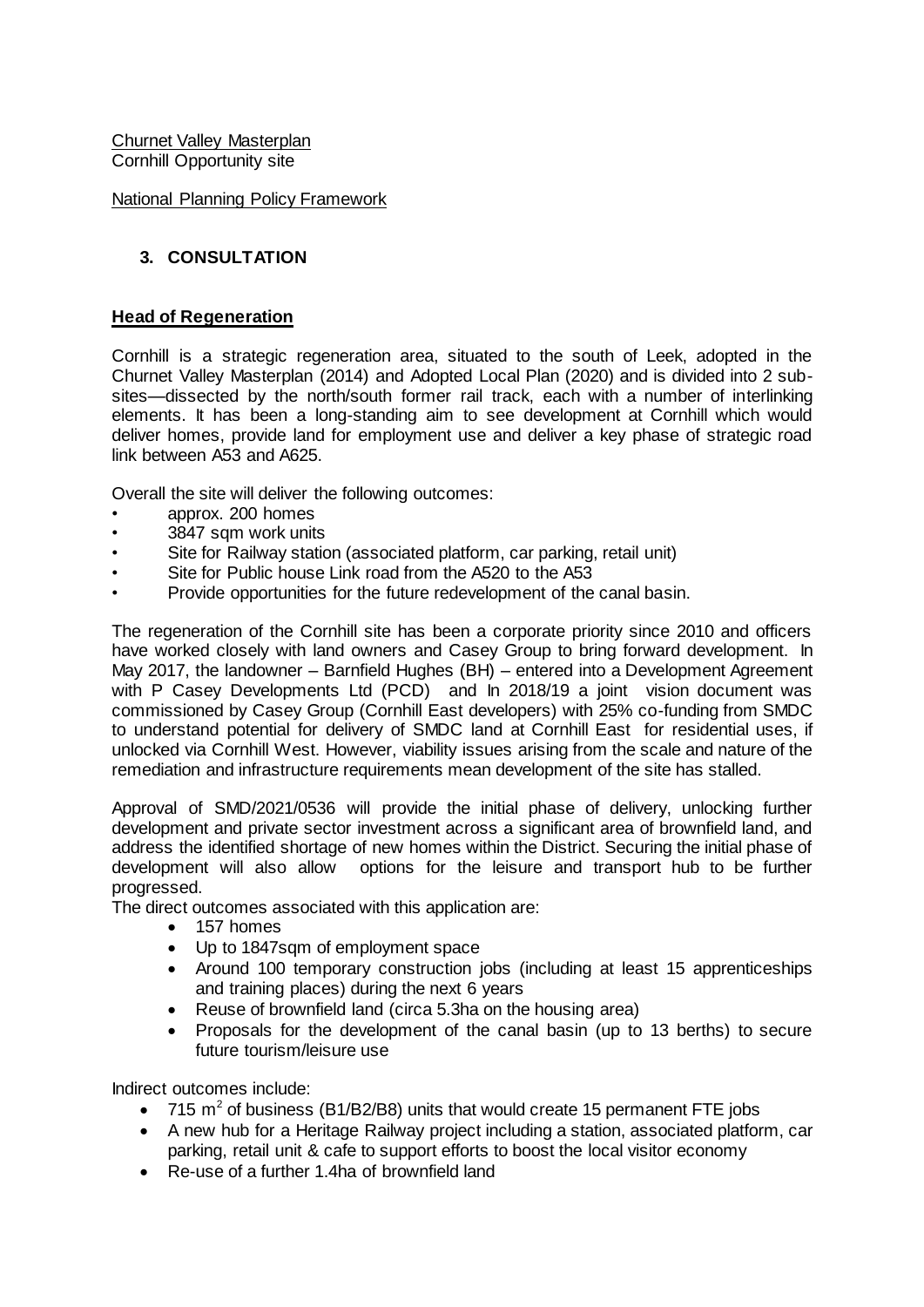- Provide opportunities for the development of the scrap yard and canal basin
- Qualitative outcomes in terms of enhanced environment to support the visitor offer
- Ensure development of public and private sector land;
- Help SMDC to achieve a plan led supply of housing by releasing one of the few large-scale housing opportunities in Leek;
- Promote sustainable development in line with government policy by promoting development on brownfield land close to existing facilities and public transport assets in the absence of no alternative sites within Leek that can be easily developed;
- Create the conditions to unlock £49m of private sector investment;
- Achieve SMDC targets for the type of homes that will meet local identified housing need, including opportunities for those starting out on the housing ladder; and
- Deliver willing public and private sector partner objectives

## **Strategic case**

## Stoke & Staffordshire Strategic Links SEP

Stoke & Staffordshire Local Economic Partnership (LEP) through the Strategic Employment Plan (SEP) has identified key priorities for the LEP area which link closely with this project including

- Housing investment and delivery "is vital to the economic prosperity of Stoke on Trent and Staffordshire"
- Place led growth "provide the housing mix needed for growth... and provide the quality of life that can help to attract and retain highly skilled workers" (
- Property SOT and Staffordshire "needs to offer a good spread of housing which caters for the range of types, locations and affordability of current and potential residents"
- Stoke on Trent [housing area] which includes SMDC as travel to work areas has a *"shortage of the sort of aspirational family and executive housing needed to attract highly skilled people and there are a number of barriers and market*  failures that help explain the relatively poor performance and why we have not *successfully replaced lost jobs with higher value employment"* – the number one identified reason for this is **Land remediation** – and the challenge of remediating contaminated land.
- Connected county :
	- Housing "development of appropriately skilled workforce to meet current and future business needs whilst also creating attractive and sustainable places where people want to live, work and visit"
	- Site is listed as Strategic Site (Cornhill ) within priority Strategic Employment sites

## Stoke & Staffordshire's LEP Economic Growth Strategic Priorities 2018

- Aim 1: Develop the infrastructure needed so that the growth planned for Stoke-on-Trent and Staffordshire (S&S) can be accommodated;
- Aim 4: Delivery of Local Plan housing, delivery of affordable housing in areas that people want to live to attract and retain a younger population, delivery of first time buyer homes, smaller sites. Support Local Government finance.
- Aim 7: deliver and enable the delivery of employment sites across S&S, giving consideration to the portfolio of sites to maximise suitability for a range of businesses types and sectors that are we are aiming to develop, grow and attract.
- Aim 8: To create a greater number of higher paid jobs in all parts of S&S, a sufficient supply and range of suitable commercial accommodation and serviced employment land needs to be available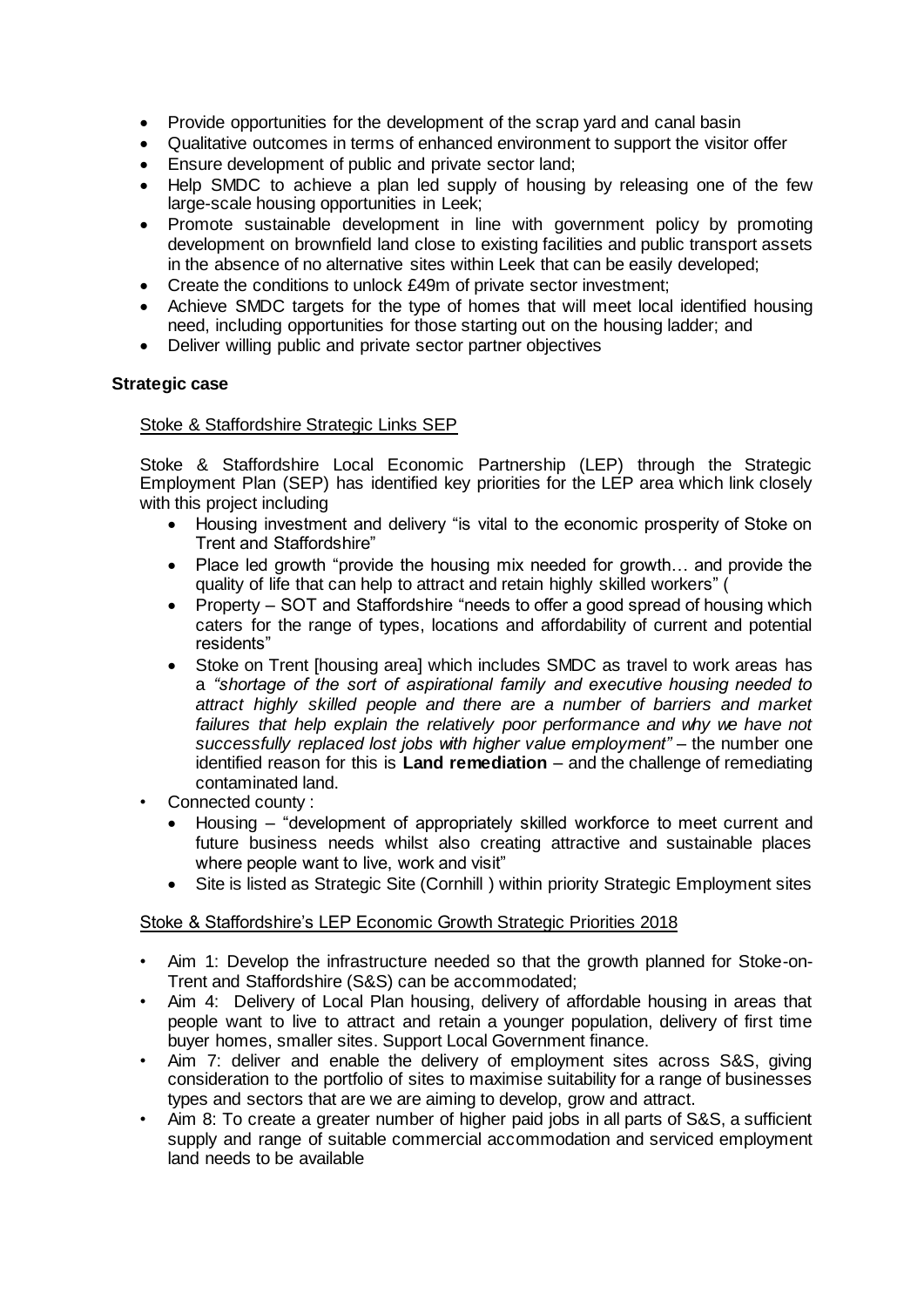- Aim 9: Ensure that we have premises ready and available, across all use classes, so that we can take advantage of future inward investment opportunities
- Aim 10: Alongside wider overall aims such as generating more high-value jobs, carefully consider the types of business premises that we are encouraging and directly developing in S&S in order to ensure that developments are having a positive impact on local government finances and providing a revenue stream to fund other priorities (e.g. unlocking difficult sites).

## Staffordshire Moorlands District Council Corporate Priorities 2019- 2023:

• Aim 3 - To help create a strong economy by supporting further regeneration of towns and villages (the development of Cornhill is specifically identified as key project within this aim)

• Aim 2 - To use resources effectively and provide value for money

## Staffordshire Moorlands District Council Growth Strategy 2018

Highlights the low rate of house-building due to small sites not being attractive to regional developers and investors, viability issues due to low values, poor connectivity adding to high construction costs and the low level of profit margins not providing enough incentives for developers. The Growth Strategy commits to consider all options to support housing delivery.

## Staffordshire Moorlands District Council adopted Local Plan (2020).

Specifically: Policy SS5a (Leek Area Strategy) which states "The Council and its partners will seek to consolidate the role of Leek as the principal service centre and a market town and support its regeneration. This will be achieved through the following actions:

Continue to meet the housing and community needs of Leek and its rural hinterland by

- Increasing the range of available and affordable housing types including for first time buyers and older people
- Allocate a range of suitable, deliverable housing sites sufficient to meet the requirements of the area
- Support the development of new housing on sustainable sites within the development boundary
- Create employment growth and increase the diversity of employment opportunities to meet existing and future needs by:
- providing opportunities for new enterprises and businesses by allocating employment sites with good access to the A520 and A53.
- Promoting measures to improve walking and cycling

The plan also supports the creation of major mixed use development opportunities and related infrastructure improvements for the following strategic sites: Cornhill East – uses which may be suitable include employment and housing. Development should enable provision for a link between the A520 and A53 to the south of the town and links to the canal and Churnet Valley railway and should have regard to the Churnet Valley Masterplan. Further policy for this site is set out in Policy DSL4

#### Churnet Valley Masterplan 2014

The Churnet Valley Masterplan identifies the opportunity to promote Leek as a gateway to the area, both in a physical sense including potential hotel developments and by acting as a source of visitor information. Cornhill is identified as offering a positive potential redevelopment opportunities for the visitor economy.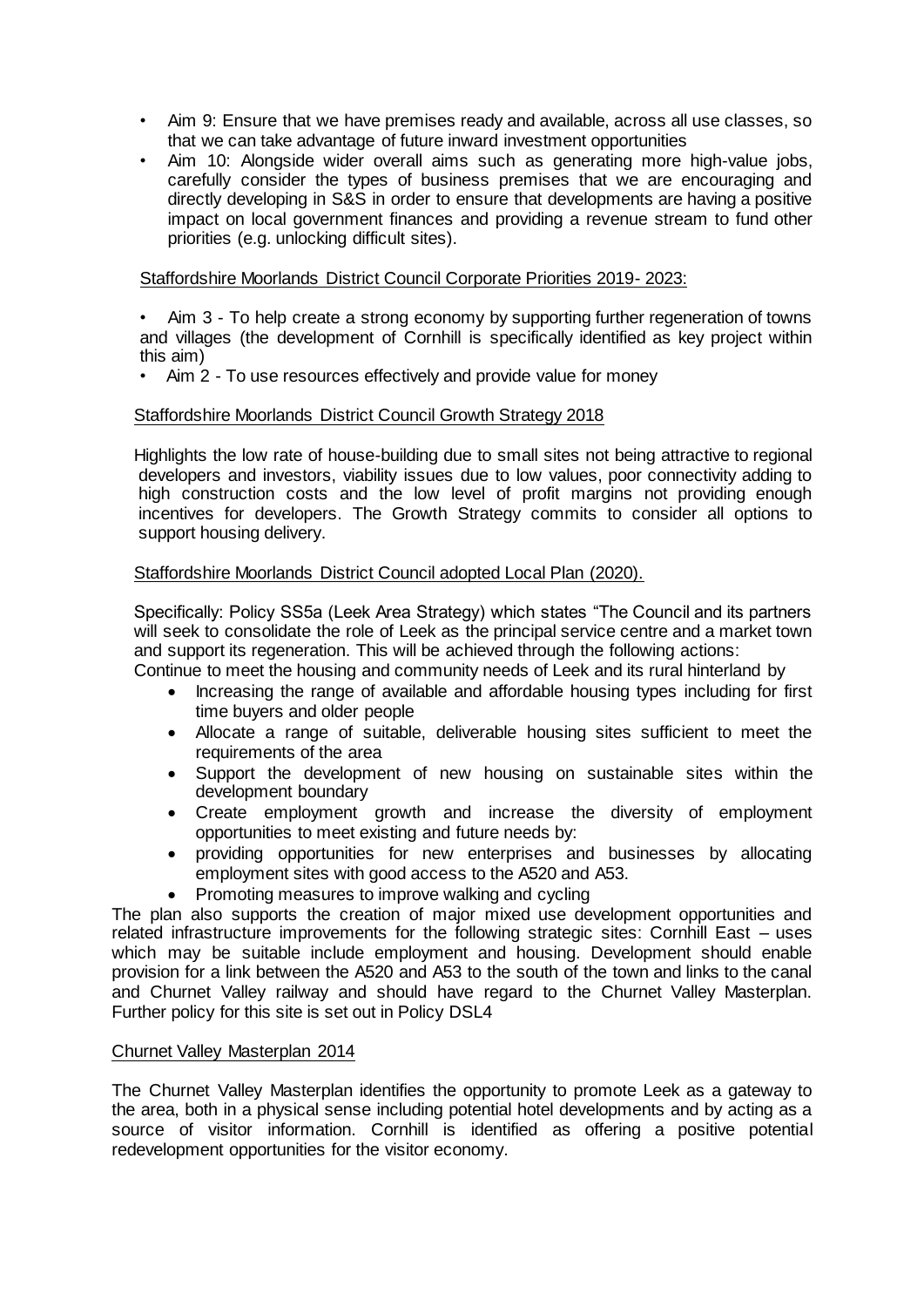# **4. PUBLICITY**

## Leek Town Council

Concern regarding the delay to the Marina and other agreed infrastructure developments

#### Inland Waterway Association

IWA objects to the proposed variation on planning application SMD/2014/0750. This is not because we wish to see the marina as outlined in that application built, but because we still believe that the developer has missed an opportunity to get a better outcome for this site and would ask them to reconsider the alternative proposals put forward by IWA and Caldon & Uttoxeter Canals Trust at the time of the original application, as outlined in IWA<sub>i</sub>, s objection letter of 17th December 2014.

In particular, we consider that any new terminus of the canal should link in with current proposals for extending the railway line into Leek. If the plans for this site incorporated the Route Option 2 identified the by 2006 Leek Canal Corridor study (carried out by IWA, CUCT and British Waterways) this provides a unique opportunity to create an attractive new destination in Leek that would include a canal basin, railway station and visitor facilities including a pub, and this chance should not be missed.

Examples exist elsewhere in the country where market towns have made much of their waterway terminus, and we would specifically commend Market Harborough, Brecon and Llangollen as examples of where a town has benefited from well thought out development of a dead end waterway.

There has been overwhelming public support for a new basin at Leek which has been demonstrated at various local consultations in recent years. The 2006 feasibility study can be seen on the Caldon & Uttoxeter Canals Trust's website. <http://www.cuct.org.uk/caldon/leek-canal-corridor-study>

Such a revised proposal would be more in keeping with the aspirations of SMDC¿s Churnet Valley Master Plan which identifies the tourism potential of a railway and canal hub, with associated hotel, restaurant/pub and creating a destination. A canal route through the site towards the location of the new railway station would actually enable the developer to build a different style of housing, more in keeping with a canal environment, which would offer the opportunity for a higher number of more affordable dwellings. We would urge the developer to start afresh with these suggestions in mind

#### Caldon and Uttoxeter Canals Trust

#### **Object**

The Trust has long supported the creation of a canal basin as a public amenity for visitors to Leek, having campaigned for this since the early 2000s. Following very successful and widely supported public events at the present terminus of the canal in 2002 and 2004, we were pleased to participate in Leek Canal Corridor Study in 2006 [\(https://cuct.org.uk/caldon/leek-canal-corridor-study\)](https://cuct.org.uk/caldon/leek-canal-corridor-study) which confirmed the significant opportunities presented by this location. The subsequent Churnet Valley Masterplan rightly envisages the opportunity of a canal and railway hub - both significant tourist attractions in their own rights, but together would be a unique combination in this country. Additionally the recent announcement by the authority that they are supporting the reopening of the Stoke -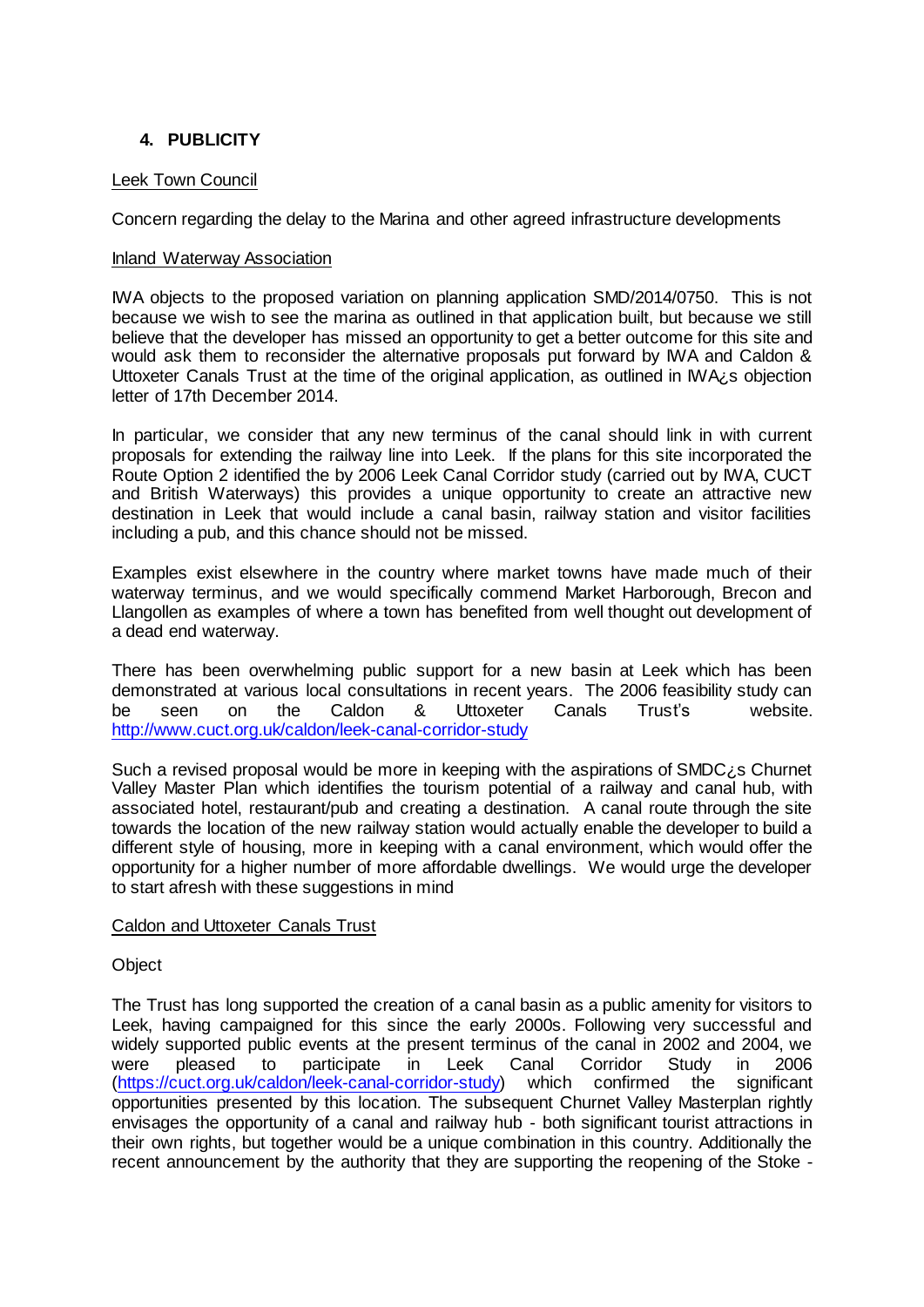Leek rail line potentially makes this location attractive not only to tourists but potentially increases its appeal and value as a residential location.

The Trust recently had had a very useful meeting with the Leader of Staffordshire Moorlands District Council and a number of colleagues at which we presented our vision for the Barnfields site and demonstrated how developments around canal basins had become attractions in very similar sized towns such as Market Harborough. We were greatly encouraged by the response to our suggestions and agreed that it would be useful to meet again to further these discussions.

We fully support the applicants in their aspiration to create a sustainable and viable proposal and would highlight any number of studies which demonstrate the uplift in property prices where they are situated next to a canal. The indicative scheme analysed in the present application to vary the S106 agreement really is a worst case demonstration of how one might propose to develop this site. Pretty much any variant on this would produce a more attractive and profitable outcome. The Canal & River Trust and Inland Waterways Association recently undertook a study "Water Adds Value" which very effectively demonstrated this, see [https://canalrivertrust.org.uk/specialist-teams/restoration/water-adds](https://canalrivertrust.org.uk/specialist-teams/restoration/water-adds-value)[value.](https://canalrivertrust.org.uk/specialist-teams/restoration/water-adds-value) Far from removing the canal basin from their scheme, this detail should be embraced and, along with the railway station, should form a focal point for the site in a subsequent full planning application.

The Churnet Valley Masterplan included an indicative drawing showing apartments adjacent to a canal basin and we would fully support a detailed application of this type, which of course would make the site significantly more viable, greatly increasing the density of development, whilst simultaneously creating a visually more attractive and substantive destination. This would of course instead require a significant rethink of other aspects of the outline permission granted in 2014 but we would strongly encourage a fresh dialogue between the landowners, District Council, ourselves and other waterway and railway interests, so that the full opportunity of this key gateway site into Leek may be realised in a way that could not have been envisaged in 2014, but is a fit for both our own and the District Council's present vision for Leek.

#### **SCC Education**

Providing that the education contribution secured within planning application SMD/2014/0750 and the terms of the S106 agreement remain the same and is secured within the deed of variation then we have no further comments to make.

## **5. PROPOSAL**

5.1 The applicant has applied to vary the Section 106 Agreement attached to SMD/2014/0750. The principle concern of the applicant relates to the provision of the Marina. The applicant's case is that the scheme is no longer viable if there is a positive obligation on the developer to deliver the Marina. The case is that, without changes to the S106 the current planning permission is not capable of being implemented as no development, even up to the assumed limits outlined in the 106 could commence. A Viability Assessment has been submitted to support the case.

5.2 In respect of the Marina, the obligation on the developer/landowner in the existing 106 is as follows:-

a) No more than 25% of the houses to be occupied before a Network Access Application has been submitted to the CRT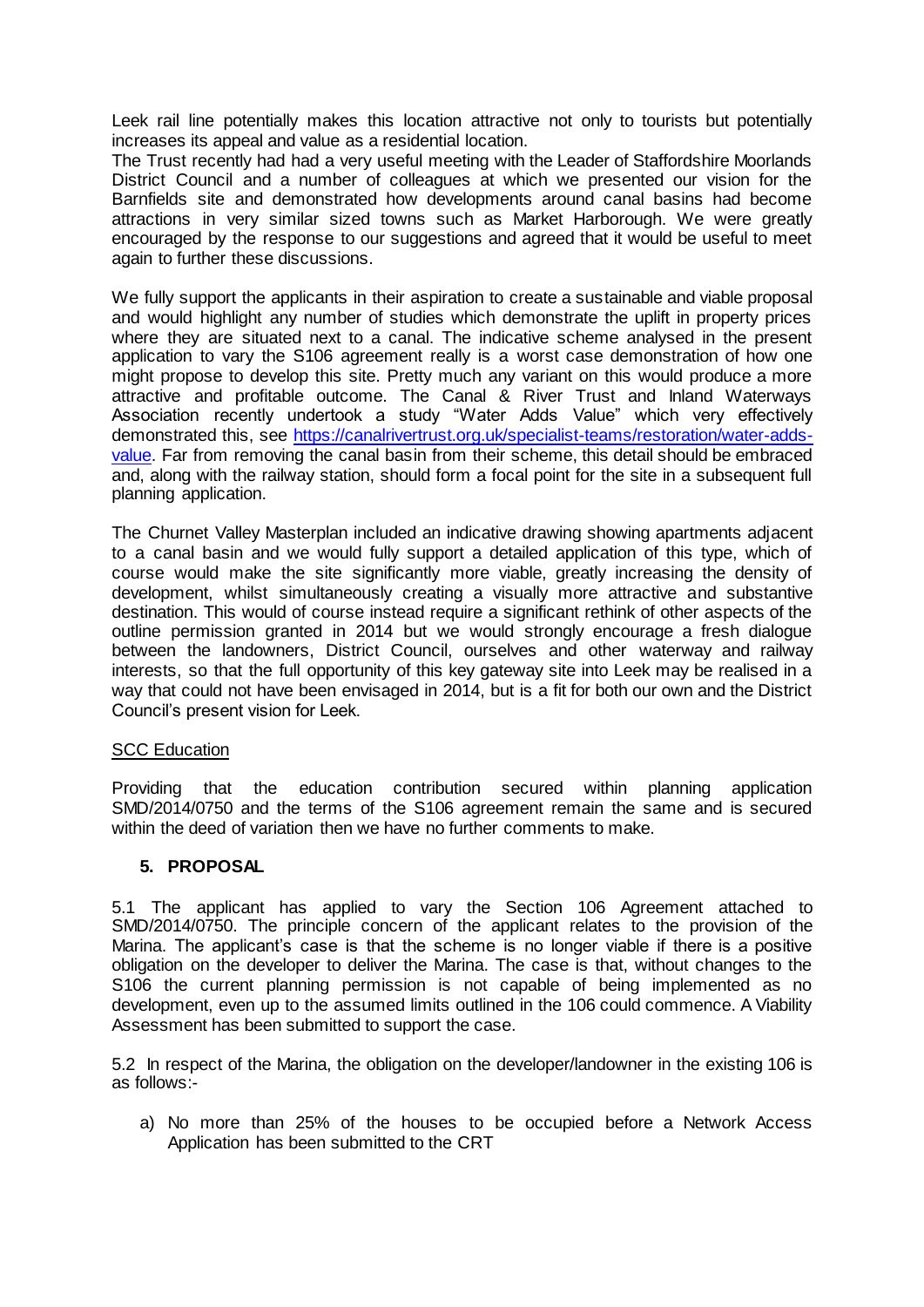b) No more than 50% of the houses to be occupied before the Marina has been constructed, connected to the Caldon Canal and a footbridge installed over the aqueduct

5.3 The changes put forward by the applicant effectively seek to remove the existing obligations on the developer/landowner to physically deliver the Marina but instead inset a new obligation on the developer/landowner to safeguard the potential to deliver the Marina by reserving land for a defined period and transferring this to the Council or another party the Council considers capable of financing, constructing and operating the Marina. In this way the opportunity for the Council to achieve its vision for the area is maintained, working with local partners and funding agencies. The applicant has committed within his Viability appraisal a sum of money to landscape the Marina land in the short term

5.4 All other obligations in the Section 106 as summarised above remain unchanged

5.5 A Planning Viability Assessment (September 2020) was submitted to support the application. However as acknowledged by the applicant this initial appraisal did not take into consideration some aspects of the outline consent, in particular the Marina, Live/work units and the Pub/restaurant. A Revised Viability Statement (August 2021) was subsequently provided by the applicant which includes all elements of the consented scheme. It contains two financial appraisals which set out the viability position both with and without the Marina. Based on the outcome of the appraisal inclusive of the Marina the applicant concluded that the scheme was not viable with an obligation to deliver the Marina. The second appraisal which excluded the costs of delivering the Marina produced a surplus of £675,000 over the benchmark profit return of 20% and the education contribution of £200,000 which is already committed in the Section 106 Agreement

5.6 Keppie Massey (KM) were instructed to independently review the Viability appraisal on behalf of the Council. They provided a report dated 6<sup>th</sup> January 2022. Whilst the majority of the applicants appraisal inputs were found to be acceptable and were agreed, KM identified 3 areas of disagreement with the applicants inputs as follows:-

a)Development Programme – the applicant's construction programme did not keep pace with sales as would ordinarily be expected. This was adjusted with a consequent reduction in finance costs

b) Value of the 4 bed detached houses – were increased by £10 per sq.ft to reflect the prevailing market conditions resulting in increased sales revenue

c) Value of the marina – considered to be low in the applicant's appraisal ; revised the value from £56,083 to £200,000 by increasing occupancy rates, reducing salary costs and excluding asset depreciation and purchasers costs

The benchmark land value used and agreed by both parties is £150 000 per acre, equating to £2 280 000.

5.7 Making these changes at a) to c) Keppie Massey concluded that with the Marina the development was viable and able to support the education contribution of £200,000. In addition their advice was that there was a further sum of £200,000 available for other planning contributions giving a profit of 19.98% of GDV. With the Marina excluded KM concluded that the development was viable and could support a planning contribution of £1.4m in addition to the education contribution (£200,000) giving a profit of 20.01% of GDV.

5.8 The applicant subsequently provided a rebuttal of Keppie Masseys report. It was received on the 28<sup>th</sup> January 2020. Details of cashflow/finance calculations to demonstrate the assumptions made around the development and sales programmes were also provided. Based on the revised layout (a result of negotiations with Officers), increased construction and abnormal costs and the increase sales revenue, the applicant's revised position concluded that in the 'with Marina' option and £200 education contribution the development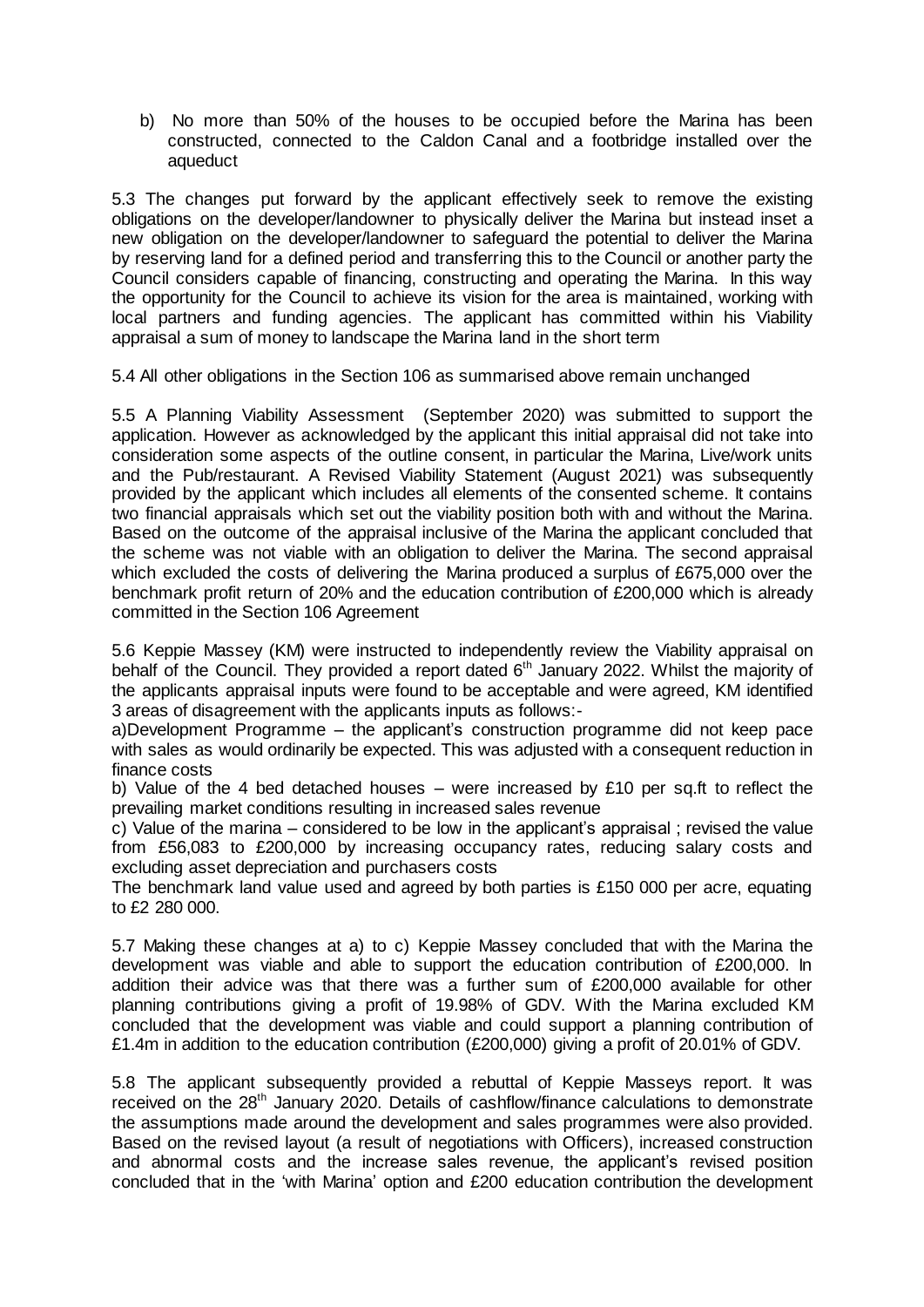becomes more unviable with the level of profit reducing to 16.39% of GDV. Without the Marina and with these changes and a total planning contribution of £875K (including £200K education) the profit is 18.53% of GDV. The applicant says whilst the return of 18.53% of GDV would be below the required benchmark of 20%, this is within a tolerance that the developer and landowner could sustain. This option also includes setting aside and landscaping approx. 2 acres of land for the Marina

5.9 The applicants revised position of January 2022 was put to KM for review and their final report was provided on 22<sup>nd</sup> March 2022. It included revised appraisals taking account of increase sales revenue, increase construction costs, slightly reduced Marina value and an extended sales and development programme.

5.10 The conclusion and advice of Keppie Massey is that with the requirement to construct the Marina the development is at best marginal, with a profit level of 18.74% which is below the benchmark 20%. They say that with a reasonable landowner premium included in the benchmark land value, the development becomes unviable. They say that a key factor in this case is the fact that the delivery of a Marina would not normally form part of a housebuilder's business model. Furthermore it is not clear who would take on ownership of the completed Marina and responsibility for its operation. These factors they advise all add to the risk of development and justify a higher profit requirement.

5.11 Without the Marina but with land set aside by the developer for a Marina to be built at some future date by others, Keppie Massey conclude that a 20% profit of GDV can be realised and the scheme can support an education contribution of £200,000 and a further planning contribution of £815,000.

# SUMMARY OF THE APPLICANT'S AND COUNCILS VIABILITY POSITION

|                                                   | <b>With Marina</b>                                                      | <b>Without Marina</b>                                                     |
|---------------------------------------------------|-------------------------------------------------------------------------|---------------------------------------------------------------------------|
| 1. Applicant<br>Aug 2021                          | Profit 17.85% of GDV<br><b>Education Contribution £200K</b>             | Profit 19.99% of GDV<br>Education contri, £200K<br>Planning surplus £675K |
| 2. Applicant<br>Revised Jan 2022                  | Profit 16.39%<br>Education contribution £200K                           | Profit 18.53% of GDV<br>Education contri £200K<br>Planning surplus £675K  |
| 3. Keppie Massey<br>(for the Council)<br>Jan 2022 | Profit 19.98%<br>Education contribution £200K<br>Planning surplus £200K | Profit 20.01%<br>Education contri £200K<br>Planning surplus £1.4m         |
| 4.Keppie Massey                                   | Profit 18.74%<br>Revised March 2022 Education contribution £200K        | Profit 20%<br>Education contri £200K                                      |

## **OFFICER COMMENT AND PLANNING BALANCE**

6.1 Planning obligations can be renegotiated at any point where the LPA and developer wish to do so.

Planning surplus £815K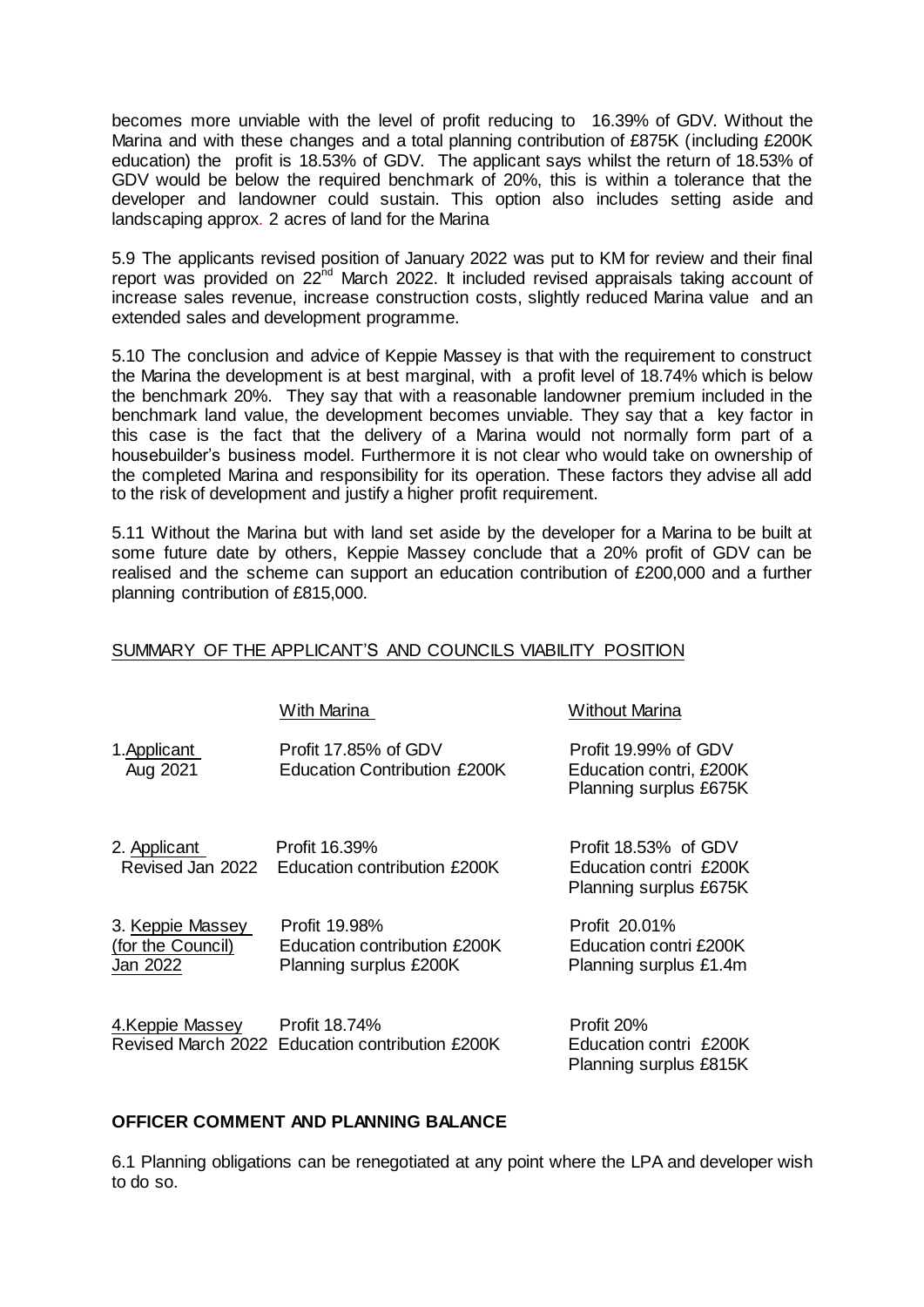6.2 In this particular case the issue revolves solely around the obligation in the Section 106 relating to the Marina and the requirement on the developer/land owner to construct this, connect to the Caldon Canal and provide a footbridge over the aqueduct before no more than 50% of the dwellings are occupied.

All other requirements of the Section 106 Agreement as set out above remain unchanged.

6.3 The Marina formed a component of the outline planning consent, SMD/2014/0750. Details of it are included in the reserved matters application (SMD/2020/0536) which is currently pending consideration

6.4 To support this application to Vary the Section 106 Agreement, the applicants have provided a Viability assessment which is described in the section above. Keppie Massey were instructed to independently review this and have been advising the Council throughout.

6.5 The applicants position is that with the requirement to construct the Marina, the development becomes unviable and will not proceed.

6.6 The conclusion and advice of Keppie Massey is that with the requirement to construct the Marina the development is at best marginal, with a profit level of 18.74% against a benchmark of 20%. They say that with a reasonable landowner premium included in the benchmark land value, the development becomes unviable. They say the key factor is likely to be the fact that the delivery of a Marina would not normally form part of a housebuilder's business model. Furthermore it is not clear who would take on ownership of the completed Marina and responsibility for its operation. These factors they advise all add to the risk of development and justify a higher profit requirement.

6.7 Without the Marina but with land set aside by the developer for a Marina to be built at some future date by others, Keppie Massey conclude that a 20% profit of GDV can be realised and the scheme can support the education contribution of £200,000 and a further planning contribution of £815,000. The applicant on the other hand suggests that he would tolerate an 18.53% profit level which on his appraisals secures the £200K education contribution and a lower planning surplus of £675K.

6.8 The applicant was invited to review his position in light of Keppie Masseys advice to the Council. After further discussion he has subsequently confirmed that he would be prepared to accept the higher planning contribution of £815 000 in addition to the £200 000 education contribution already committed in the existing 106 Agreement.

6.9 In the Committee report for the outline application, the provision of the Marina was noted as one of the key benefits of the scheme in terms of its contribution towards the establishment of a tourism hub (the envisaged Role of Cornhill para 7.3.1.1 Masterplan) and the link with the canal. Its significance was such that triggers for its delivery by the developer/landowner were secured in the 106 Agreement

6.10 Development at the application site (and to which the Section 106 corresponds) is significant for the Council for a number of reasons. Not only will it regenerate a brownfield site at the entrance to the Churnet Valley but it will provide much needed housing in circumstances where the Council cannot currently demonstrate a 5 year deliverable supply. It is also strategically important to the Council because it reserves land for a future link road from the A520 and the A53 and it also reserves land for a future railway station alongside the Leekbrook line which has planning permission and funding for its reinstatement. The Head of Regeneration sets out the considerable direct and indirect benefits associated with the application above. She refers to the fact that the regeneration of the Cornhill site has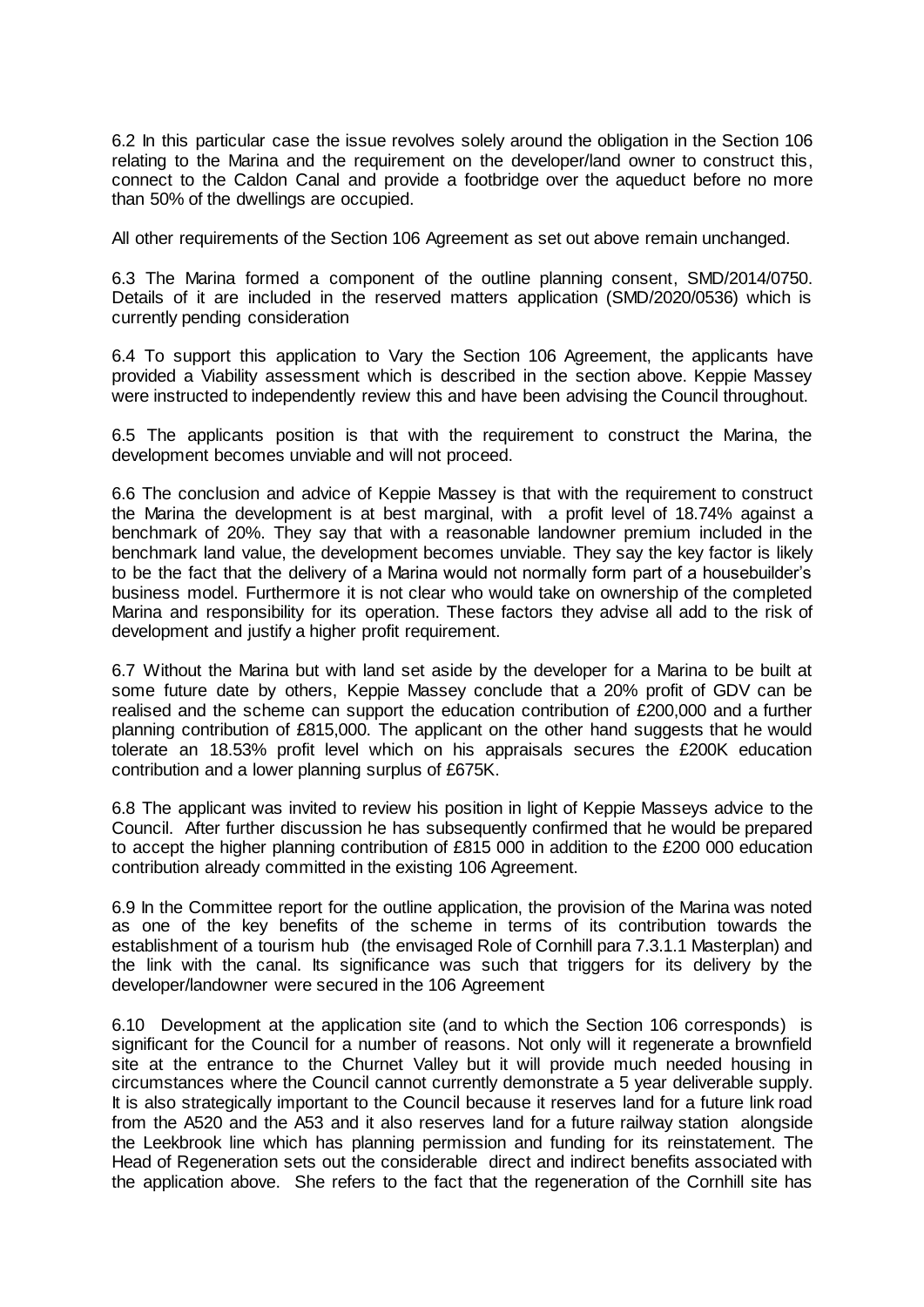been a corporate priority since 2010 and that Officers have worked closely with land owners and Casey Group to bring forward development. In 2018/19 a joint vision document was commissioned by Casey Group (Cornhill East developers/applicant ) with 25% co-funding from the Council to understand the potential for delivery of SMDC land at Cornhill East for residential uses, if unlocked via Cornhill West.

6.11 However, it is only once development commences on site that any of the benefits referred to above will be realised. The Head of Regeneration says that viability issues arising from the scale and nature of the remediation and infrastructure requirements are the reason that development of the site has stalled. This appears to support the applicant's case that it is the viability position, particularly relating to the Marina which has delayed progress on site. They say that with a requirement to construct the Marina, the site will not come forward. The assessment by Keppie Massey of the viability evidence provided would appear to back this claim. They conclude that with the requirement to construct the Marina the development is unviable – see above. If the site does not come forward, none of the benefits associated with the application, direct or in direct will be realised.

6.12 Given the conclusion of the Councils advisors that the development is unviable with the obligation to provide the Marina, Officers consider that the variation to the Section 106 sought is supportable. This is because

a) it unlocks the current impasse and hopefully kick starts development on site and unlocks further development to the east

b) it delivers much needed homes and employment units

c)it safeguards land on which a Marina can still be constructed if and when funding is secured elsewhere. The benefit of the Marina is not therefore lost altogether. The Marina is included in the reserved matters application SMD/2021/0536 to be determined by Committee in due course

d) Once development commences, the other strategic benefits are secured including the reservation of land for the link road and land for the railway station

e) The revised Viability does provide a greater planning surplus of £815 000 in addition to the £200 000 education contribution already secured in the 106 Agreement and it is suggested this could be directed towards funding of a Marina

6.13 It is for these reasons that Officers recommend that the Section 106 Agreement is varied to:-

a)remove the existing obligation on the developer to construct the Marina, **l**ink to the Caldon Canal and install a footbridge over the aqueduct

b)insert a new obligation which requires the developer to reserve land for the Marina and subsequently transfer this to the Council (or other body that the Council considers capable of financing and operating the Marina and associated liabilities) for nominal cost  $(E1)$ 

c) insert a new obligation requiring the developer to landscape and maintain the Marina land area as public open space until the transfer of the land takes place.

d)insert a new clause to secure the planning contribution of £815 000 in addition to the £200 000 education contribution already secured in the 106 Agreement. It is recommended that this contribution is directed towards funding of a Marina

6.14 Members are asked to note that the applicant has put forward suggested trigger points for b) and c) to occur. These are not agreed and will need to form part of the detailed discussion once drafting of the revised clauses takes place with input from the Council's lawyer.

## **6. RECOMMENDATION**